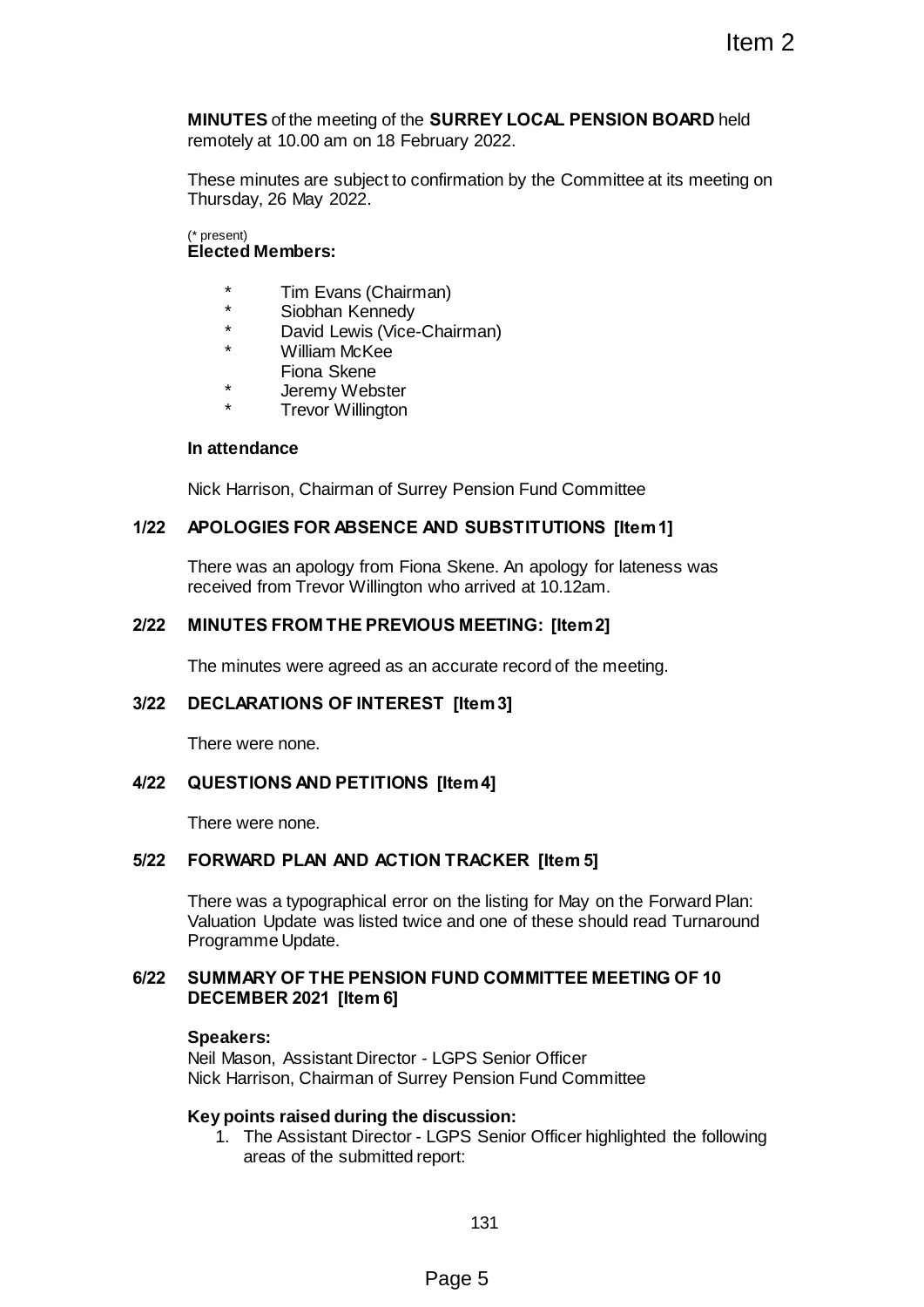- that the suggested changes to the risk register were approved by the Committee.
- In relation to paragraphs 8-11 of the submitted report the subcommittee had its second meeting to discuss the Responsible Investment Policy draft. Both this and the Task Force Climate Disclosures paper would be discussed by the main Committee in March and would be presented to the Board for comments.
- In relation to paragraph 20 of the submitted report, the Fund's value as at 30 September 2021 was above £5bn now making the funding level 110%.
- In relation to paragraph 22 of the submitted report the transition of the Diversified Growth Fund was now completed and was now in the Border to Coast listed alternatives.
- 2. The Chairman of Surrey Pension Fund Committee explained some of the committee work around responsible investment and the challenges of the net zero carbon targets.

# **Actions/ further information to be provided:**

None.

## **Recommendations:**

That the report be noted.

*Trevor Willington arrived during the discussion on this item.*

# **7/22 RISK REGISTERS 2021/22 QUARTER 3 [Item 7]**

### **Speakers:**

Neil Mason, Assistant Director - LGPS Senior Officer Collette Hollands, Head of Service Delivery

### **Key points raised during the discussion:**

- 1. The Assistant Director LGPS Senior Officer introduced the submitted report and explained that the Pension Team were now fully integrated and that there was to be a revaluation of how risk was considered. In response to a Member query on whether risk of gilts had been considered the Assistant Director - LGPS Senior Officer replied that there was no direct correlation with the cost of liabilities and that there was a very small gilt allocation in the portfolio connected to the investment strategy for exited employers and that there would likely be even smaller allocation in the future.
- 2. A Member queried the suggested removal of A14 as Audit had not given assurance and removal may be premature. The Head of Service Delivery explained that measures were now in place to track performance in a more transparent manner but was happy to reinstate the risk.
- 3. A Member asked about the opportunities in relation to risk A19. The Assistant Director - LGPS Senior Officer reported that the team were working with Unit 4 on functions that could not be utilised through the current system. The Head of Service Delivery explained that administration and payments were now integrated. There were aspects still to be realised regarding the new ledger process and how that would work when Unit 4 were on board. The risk could be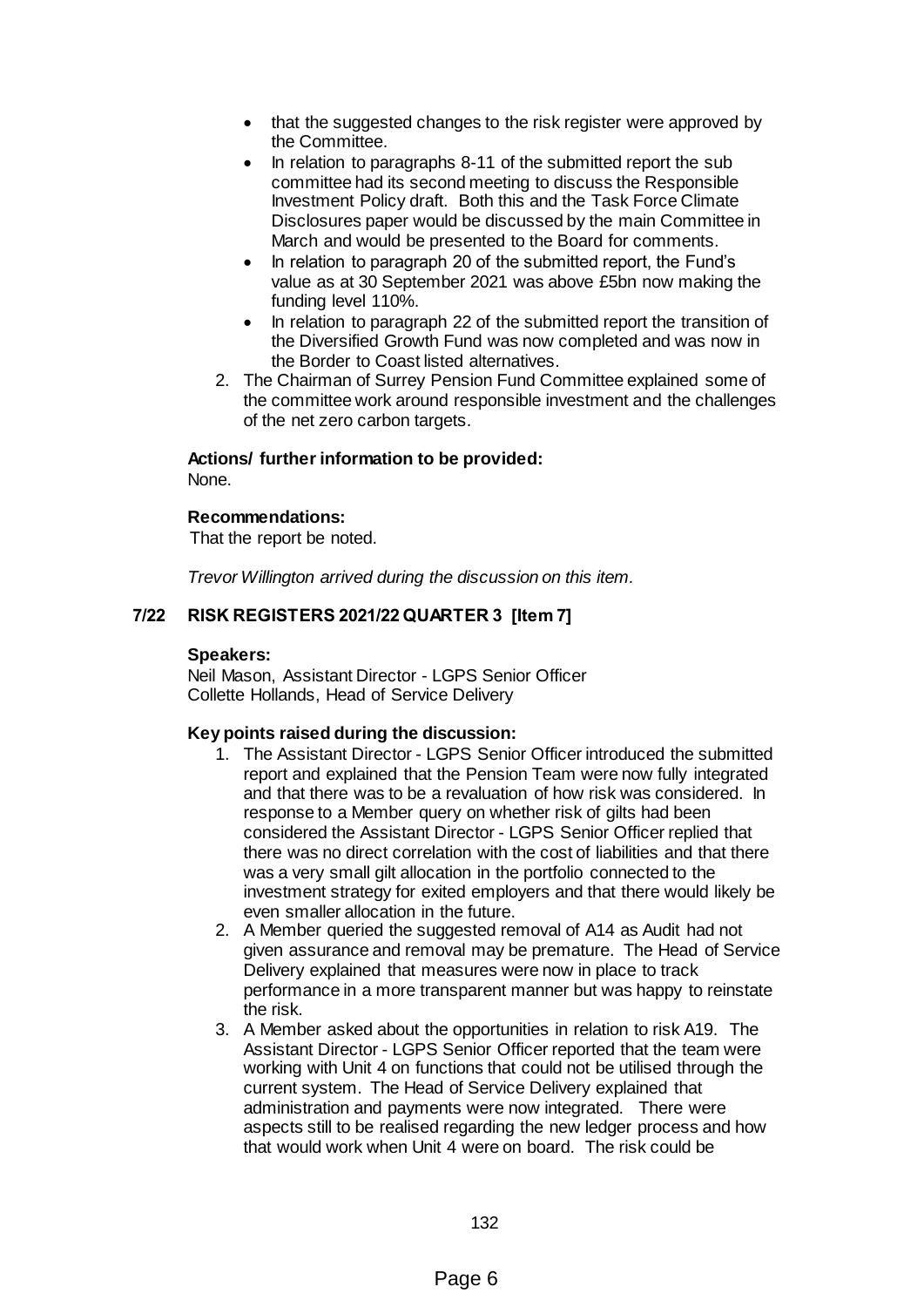amended or a new one added which covered Unit 4 implementation and interfacing of payments to the general ledger.

### **Actions/ further information to be provided:**

- 1. That the Head of Service Delivery reinstate risk A14 until evidence of controls was in place.
- 2. That the Head of Service Delivery include a new risk to cover the implementation of Unit 4.

### **Recommendations:**

That the Fund Risk Register and the Administration Risk Register be noted and noted that the register was in transition.

### **8/22 ADMINISTRATION PERFORMANCE REPORT AND UPDATE [Item 8]**

#### **Speakers:**

Neil Mason, Assistant Director - LGPS Senior Officer Colette Hollands, Head of Service Delivery Clare Chambers, Pensions Service Delivery Manager

### **Key points raised during the discussion:**

- 1. The Assistant Director LGPS Senior Officer explained that a combined set of key performance indicators would be brought forward, and proposals brought to the Board. These would cover the new service teams Investment & Stewardship, Accounting & Governance and Service Delivery. The Head of Service Delivery highlighted annex 2 to the submitted report which showed trends in performance comparing this quarter to the same quarter last year.
- **2.** There was some discussion around the amount of work and improvements made. The Pensions Service Delivery Manager explained improvements made in clearing the backlog.
- **3.** The Board were informed that this was the last meeting for the Pensions Service Delivery Manager who was leaving the Council.

#### **Actions/ further information to be provided:**

None.

### **Recommendations:**

- 1. That the report be noted.
- 2. That the Board wished the Pensions Service Delivery Manager best of luck for her new position and thanked her for work undertaken for Surrey.

### **9/22 TURNAROUND PROGRAMME UPDATE [Item 9]**

### **Speakers:**

Neil Mason, Assistant Director - LGPS Senior Officer

### **Key points raised during the discussion:**

- 1. The Assistant Director LGPS Senior Officer introduced the report and gave a slideshow on the Pension Leadership Team and updated the Board on recruitment to the new posts.
- 2. The Assistant Director LGPS Senior Officer also explained phase 2 and reported that the pensions helpdesk was ring-fenced and was not